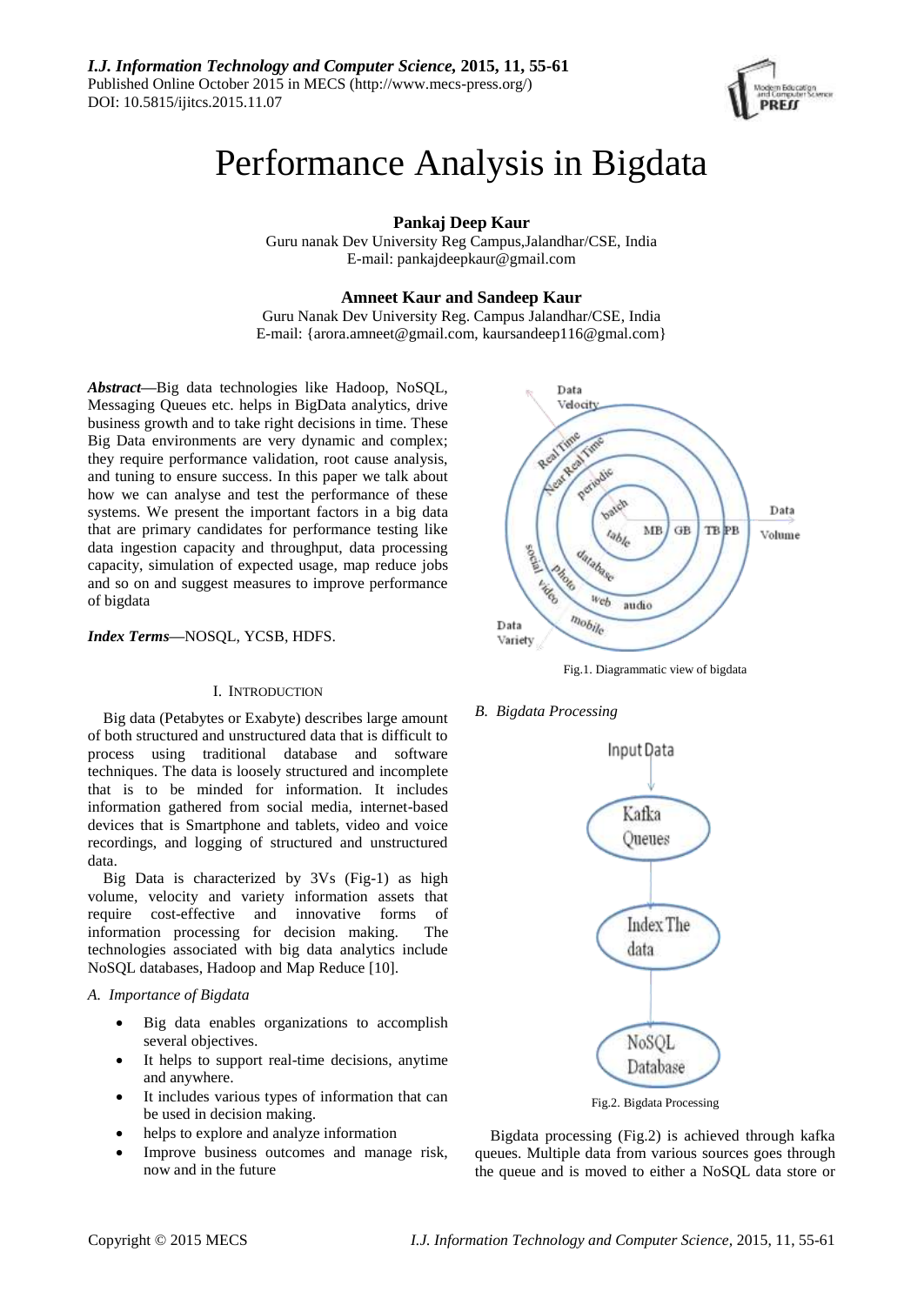HDFS. Depending on the data store we can write NoSQL queries or map reduce programs to extract the data and create reports for enabling business decisions. Performance measurement is important to support decision making and action taking in organizations. It should be as dynamic as possible to keep pace with changes that happen in organizations. Therefore, it must be aligned to the organizations strategies and should be reviewed periodically.

Bigdata is not only large amount of data but there are various other features which create big difference between large amount of data and massive data. There are various definations regarding bigdata about how bigdata is viewed-

- Attributive
- Comparative
- Architectural

## *1. Attributive*

As report given by IDC in 2011, bigdata extract the value from large amount of data by capturing high velocity data which further led to change of definition in bigdta which includes velocity, volume, variety and value. Further META group analyst noted bigdata as only three dimensional, velocity, volume and variety

# *2. Comparative*

Mckinsey's report in 2011 defined bigdata as large data which makes it difficult to capture, store and analyze the data. This definition did not define bigdata properly. However it gave evolutionary aspect regarding bigdata

#### *3. Architectural*

As suggested by national institute of standard and technology (NIST), large velocity, volume and variety of data coined as bigdata limits its ability to use relational database system due to such features and require new technological means and horizontal scaling for processing and storing data. Bigdata is further divided into two views as bigdata science and bigdata framework. Bigdata science covers techniques for evaluation of bigdata and bigdata framework covers algorithms and software libraries that help in distributed processing of bigdata across various clusters.

# II. BIGDATA PERFORMANCE CHALLENGES

#### *A. Volume*

Performance challenges faced due to size of BigData.

- **Scalability**-The mean time between failures (MTBF) falls as the scale of data increases. The failure of a particular node in a cluster affects the calculation work that is required for processing bigdata that lead to processing delays.
- **Power Constraints** leads to lowering of clock speed
- **Impact on Networking** large amount of data pushed on a network takes longer time to finish a job and even can lead to failure of data node.
- **Impact on Cloud Services** large amount of data lead to degradation in wan transfer speed over long distances.

### *B. Velocity*

Performance challenges due to increased speed of flow of data

- **Access latencies:** speed with data is accessed in memory and access time for hard-disk, create performance problems.
- **Response time:** critical response-time results are observed.
- **Impact of security-** increase in velocity leads to security relevant data.

### *C. Variety*

Large amount of structured, semi-structured and unstructured data lead to performance implications

- **Data types-** most crucial challenge arise out of variety of data types.
- **Tuning-** tuning the infrastructure of data storage in case large amount of data.
- **Veracity-** data collected from different sources leads to error and unreliable data.

### **Performance Evaluation Need**

- **Meeting the Need for Speed:** Data can be gathered and analyzed easily to generate instant values.
- **Addressing Data Quality:** Data should be accurate and ensure data quality.
- **Displaying Meaningful Results-** improving performance will produce more accurate results.
- **Timely Data-** data should reach without wasting any time.
- **Business Decisions-** to support business decision and action taking in organization.
- **High response-time: t**o obtain timely response
- **Ensure security:** to ensure security of data
- **Avoid access latencies:** to avoid any time delays
- **To Avoid Errors:** To generate error free data

### **Performance Evaluation Factors**

There are different performance factors (Fig-3)

- **Data Ingestion and Throughput**:Primarily, data ingestion is done through messaging queues like Kafka, Rabbit MQ, and Zero MQ and so queues must perform optimally to achieve maximum throughput.
- **Data Processing**: Data processing refers to the speed with which the queries are executed to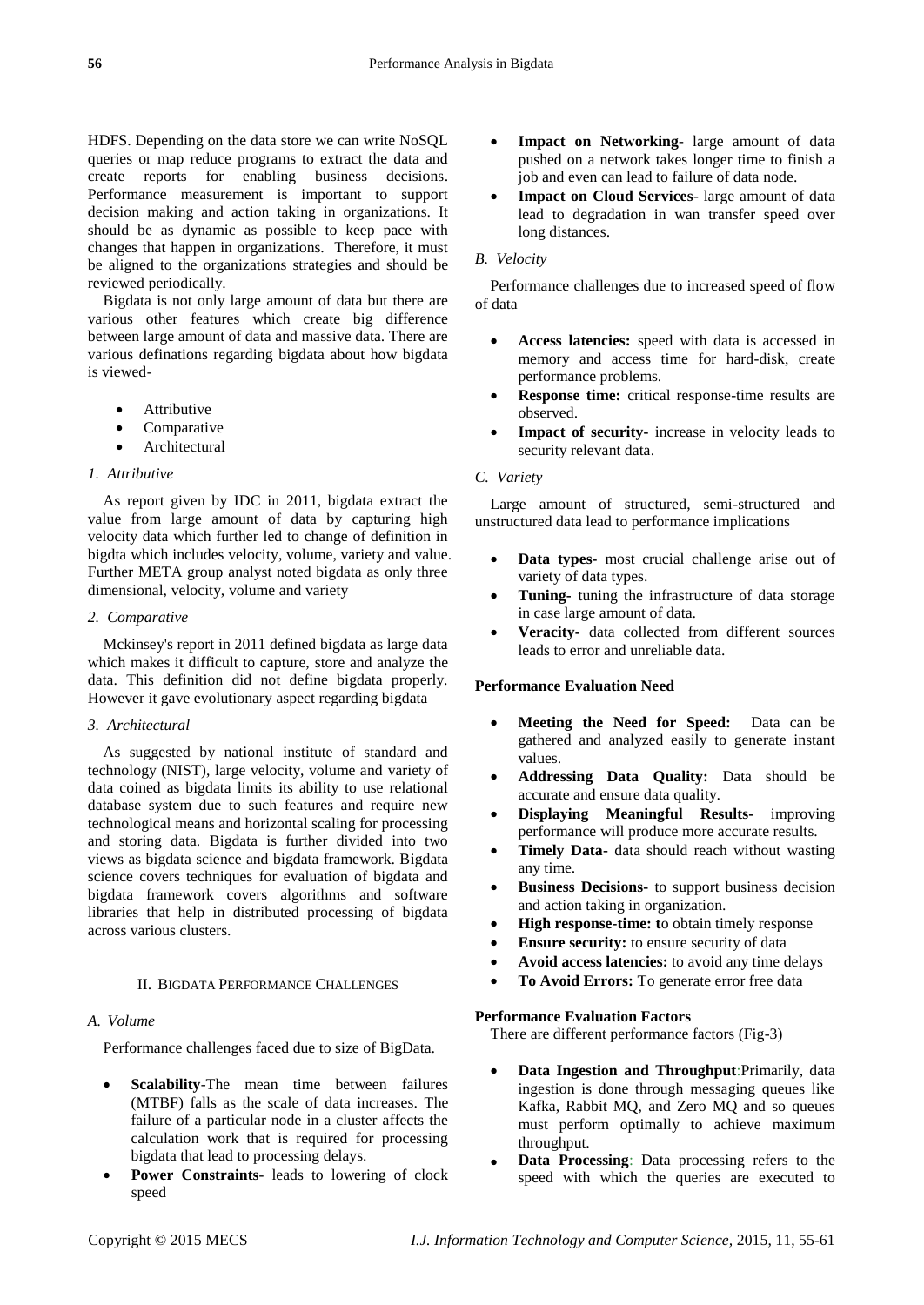generate the output results which are further used for generating business reports and analysis.

- **Data Persistence**: Performance evaluations of different databases are conducted and one is chosen which suits are application requirements.
- **Data fetching***-* analysis fetched from aggregated data. Quite often this is achieved via web interface and can be easily tested for performance.[1]



# **Performance Evaluation Areas**

- **Data Storage**: How data is stored across different nodes. What is the replication factor?
- Commit logs: setting the value for commit log before it grows.
- **Concurrency**: how many threads can perform read and write operations: concurrent reads and concurrent writes.
- **Caching**: caching uses large amount of memory so we should tune them properly.
- **Timeouts***:* Values for connection time out, query timeout etc.
- **JVM parameters**: GC collection algorithms, heap size etc.
- **Map Reduce performance**: Sorts, merge etc.
- **Message queue**: Message rate, size etc.

# III. PERFORMANCE EVALUATON

# *A. Big Data Benchmarks*



Fig.4. Bigdata Benchmark

Big data benchmarks (Fig.4) are developed to evaluate and test the performance of big data systems and architectures. Firstly, at planning stage, evaluation metrices are determined, and then data and test used in the evaluation are determined. Next, the Benchmark test is carried out at execution step. Finally results are obtained and Performance is evaluated.

Efficient benchmarking produce accurate and error free results. It promotes BigData technology and develops new innovative theories and algorithms. It tunes the system validate deployment strategies and carries other efforts to improve systems. For example, benchmarking results can identify the performance bottlenecks in big data systems, thus optimizing system configuration and resource allocation.

# *B. Performance Testing*

#### *1. Performance testing challenges*

Organizations are facing challenges in defining the strategies for validating the performance of individual sub components, creating an appropriate test environment, working with NoSQL and other systems.

- **Diverse set of technologies**: Each component in a big data belongs to a different technology. So we need to test each component individually.
- **Unavailability of specific tools**: No single tool is available for each of the technology. For e.g. database testing tools for NoSQL might not fit for message queues.
- **Test scripting**: There are no record and playback mechanisms for such systems. Scripting is required to design test cases and scenarios.
- **Test environment**: It might not always be feasible to create a performance testing environment because of the cost and scale. So we need to have a scaled down version to predict performance of all the components
- **Monitoring solutions**: Since every segment has an alternate method for uncovering execution measurements constrained arrangements exists that can screen the whole environment for execution irregularities and identify issues.
- **Diagnostic solutions**: Custom solutions need to develop to further predict the performance areas.

# *2. Performance testing needs*

- **Increasing need for live integration of information**: As data is obtained from multiple sources, so it becomes important to integrate the information which gives us clean and reliable data.
- **Instant Data Collection and Deployment:** Decisive Actions and predictive analytics have led enterprises to adopt instant data collection solutions. These decisions bring in significant business impact.
- **Real-time scalability needs:** Big Data Applications are designed such it matches the level of scalability and monumental data processing that is involved in a given scenario. Critical errors in the design of Big Data Applications can lead to critical situations. Hardcore testing involves better performance.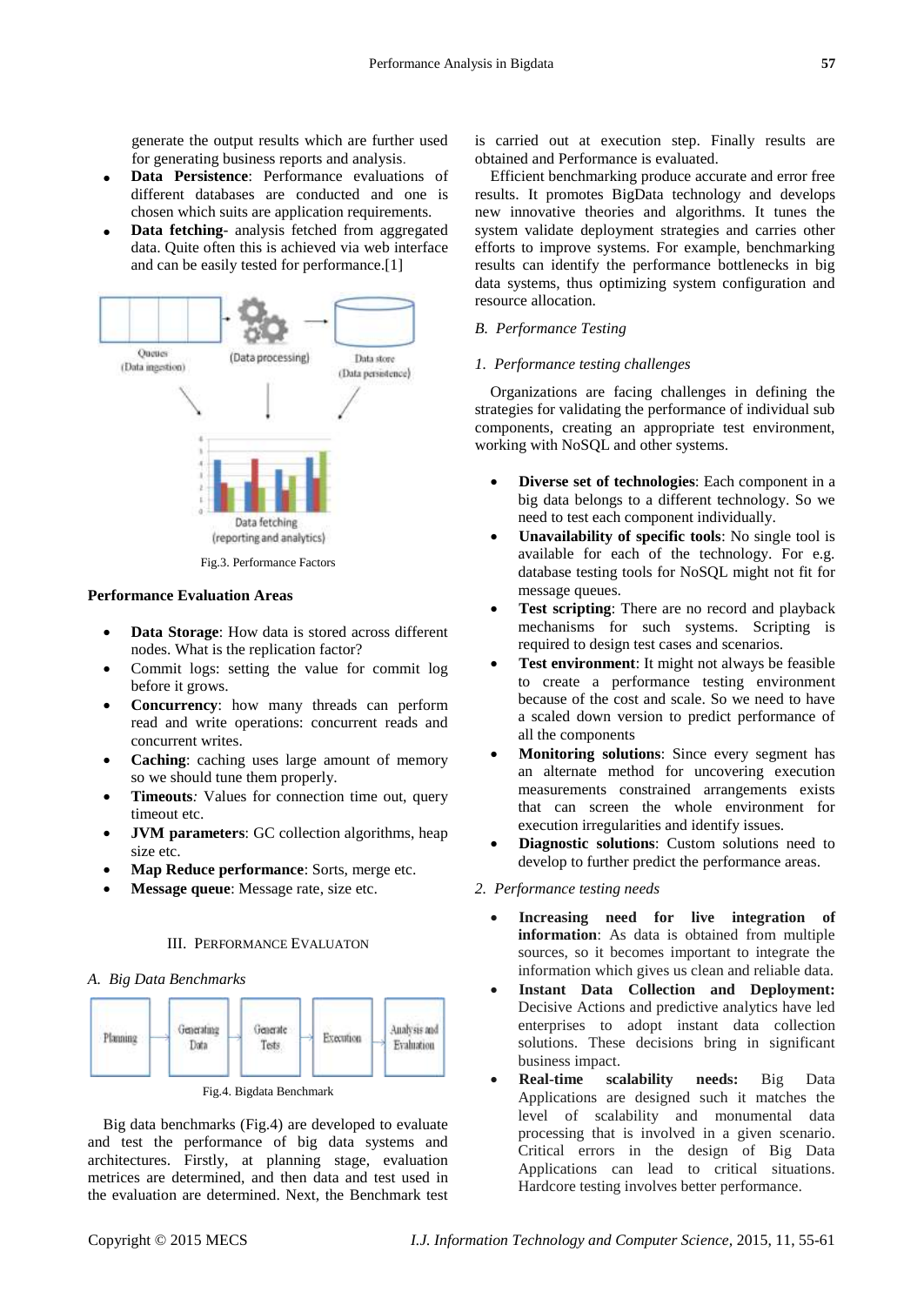# *3. Performance testing approach*

Any big data project involves in processing huge volumes of structured and unstructured data and is processed across multiple nodes to complete the job in less amount of time. At times because of poor design and architecture performance is degraded. Some of the areas where performance issues can occur are imbalance in input slits, redundant shuffle and sorts, moving most of the aggregation computations to reduce process and so on. Performance testing is conducted by setting up huge volume of data in an environment close to production. Utilities like Nagios, Zabbix, Hadoop, MangoDB, Casandra monitoring etc. can be used to capture performance metrics and identify the bottlenecks. Performance metrics like memory, throughput, job completion time etc. are critical for monitoring and analysis [2].

The process (Fig.5) starts with the setting up of the BigData cluster which is to be tested for performance. Depending on the typical usage of the components, we need to identify and create corresponding workloads [2]. As a next step, custom scripts are created Further, tests are executed to simulate realistic usage and results are identified. Based on the results, we can tune the cluster and re-execute the tests till the maximum performance is achieved.



Fig.5. Steps for Performance Testing

# *4. Performance Testing Tools*

- **YCSB**: YCSB is a yahoo cloud service benchmark testing tool that performs reads, writes and updates according to workloads and measure throughput in operation and record the latency.
- **Sandstorm**: Sandstorm is an automated performance testing tool that performs performance testing and provides a scripting interface to stress test any big data application.[2]
- **JMeter**: JMeter provides plugins which apply load to Cassandra. These plugins can send requests over Thrift. The plugin is fully configurable.
- **Independent Custom Utilities**: Cassandra stress test etc.
- **HPCC systems:** HPCC means 'high performance<br>computing cluster' and provides 'higher computing cluster' and provides 'higher performance'.
- **Apache Dril**l: It is part of the Apache [Incubator](http://incubator.apache.org/) and it offers a distributed system to perform analyses of large datasets that are based on Dremel

# *5. Performance Testing Techniques*

**Various testing techniques** are required such as functional and non-functional in order to obtain good quality and error free data. [13]

# **Functional testing**

It includes validating structured-unstructured data, validating map-reduces process and data storage validation.

Hadoop is used for distributed data processing of large sets of data across cluster of computer. It uses map/reduce technique in which data is divided into small fragments and further executed on any node in cluster.

Certain steps are executed in Hadoop (Fig. 6).

- a. Load the data in HDFS
- b. Execute map-reduce operation.
- c. Obtain the output result from HDFS



Fig.6. Steps in HDFS*.*

#### *a. Load data in HDFS*

Data is obtained from various sources and input into the HDFS and divided into multiple nodes.

- Verify the data to avoid any data corruption.
- Check the validity of data which is to be loaded in HDFS.

# *b. Execute map-reduce operations*

Firstly, data is processed using map-reduce operation and desired result is obtained.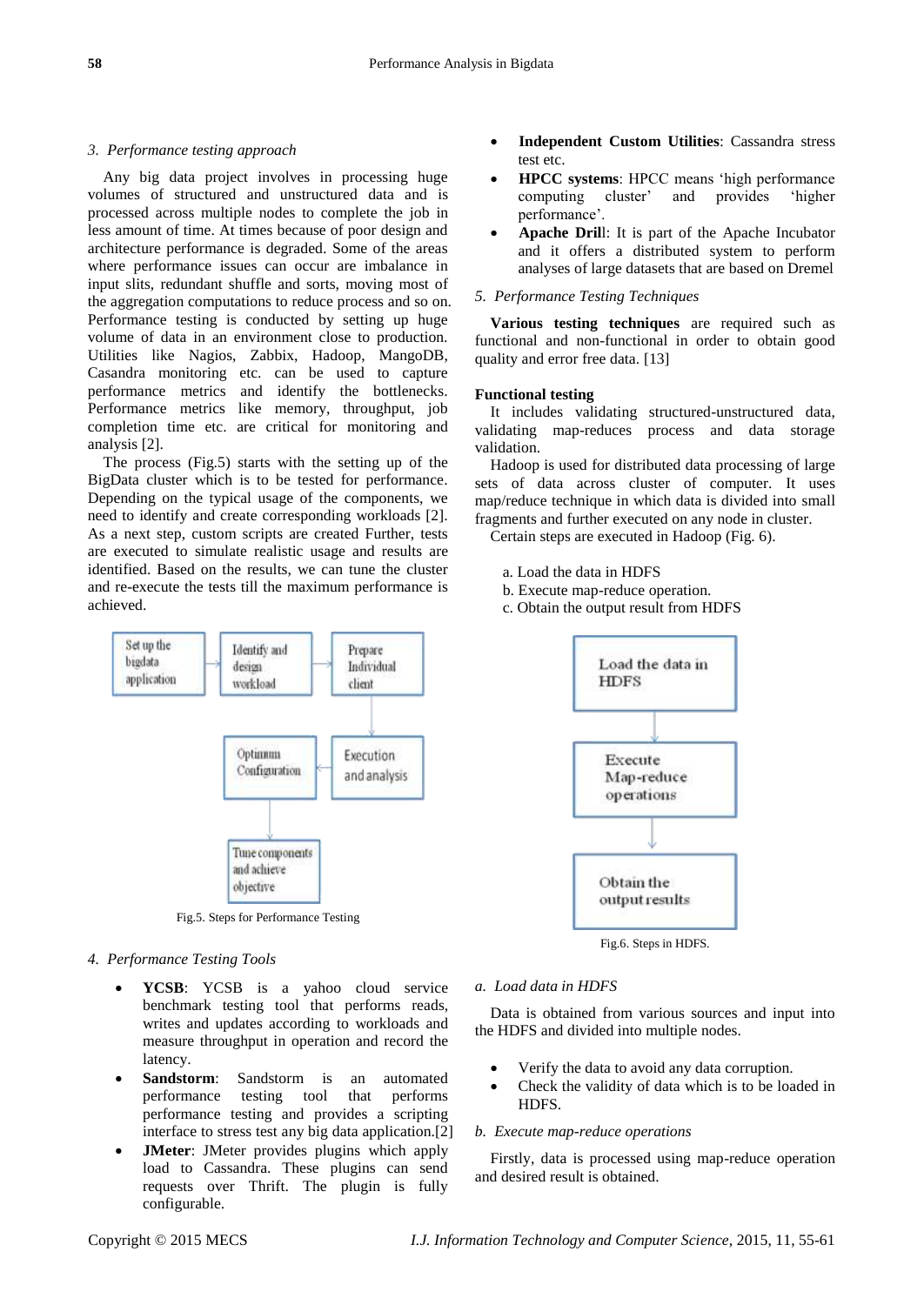- To ensure correctness of key-value pair generated we need to validate the map-reduce process.
- Aggregation of data is check after reduce operation is performed.
- Check and compare the output data with input data to ensure correctness of data.

# *c. Obtain the Output Results*

In this step output results are obtained from HDFS and further send to database system for storage which act as repository for data to generate the reports and used for further processing.

#### **Non-Functional Testing**

**Performance Testing-** Increase the performance of bigdata applications by increasing response time, data capacity size and processing capacity and also system is tested under load to improve performance. Performance monitoring tool is used which identify issues and capture the performance.[13]

**Failover Testing-** Hadoop architecture consists of various nodes hosted on server machine, so there may be a case of node failure. Failover testing detects such failures and recovers data to proceed with processing. Certain validations are performed during failover testing such as checkpoints and recovery of edit logs. Recovery time objective and recovery Point Objective matrices are captured during this testing [13]

#### IV. PERFORMANCE IMPROVEMENT STRATEGIES

- **Data quality** It is must to obtain quality of data from different sources such as from social media, sensors etc.
- **Data Sampling**-Tester's must recognize suitable sampling technique that includes right test data set.
- **Automation**-automate the test suites. Bigdata test suites are use number of times as dta in database is updated periodically. This saves lot of time when validating bigdata
- **Database sharding** Dividing the data and running in parallel.
- In case bigdata is carried on networks, switches and routers should be choosen with queuing and buffering strategies.
- In memory computing technique is used which enables faster computation and analysis.
- A new version of Hadoop which implements CRC32C by using hardware support to improve performance.
- Security mechanisms are applied such that it doesnot increase acess latencies.
- Constantly review the data changes and identify the ways in which data objects of different types are represented.

The MapReduce model, developed by Dean and Ghemawat [4], introduced a programming model and the associated implementation for distributed processing of large volumes of unstructured data using commodity hardware. The MapReduce model implemented on Google's cluster by Dean and Ghemawat, had demonstrated good performance for sorting, and pattern searching (Grep) on unstructured data.

In 2009, Pavlo et al [8] discussed an approach to comparing MapReduce model to Parallel DBMS. As part of their experiments, they compared Hadoop, Vertica, and DBMS-X. The authors used benchmarks consisting of a collection of tasks that were running on the three platforms. For each task, they measured each system's performance for various degrees of parallelism on a cluster of 100 nodes. They used Grep, Aggregate, Join, and Selection tasks.

In 2011 Fadika *et al* [9] presented a performance evaluation study to compare MapReduce platforms under a wide range of use cases. They compared the performance of MapReduce, Apache Hadoop, Twister, and LEMO. The authors designed the performance design test under the following seven categories: data intensive, CPU intensive, memory intensive, load-balancing, iterative application, fault-tolerance and cluster heterogeneity.

In 2009, Dinh *et al* [2] conducted a performance study of Hadoop Distributed File system for reading and writing data. They used the standard benchmark program TestDFSIO.java that is available with the Hadoop distribution. Their study discussed the implementation, design, and analysis of reading and writing performance.

In 2013 Elif Dede, Bedri Sendir[3] evaluated the reading and writing performance of Cassandra and Hadoop under different scenarios, including the YCSB (yahoo cloud service benchmark) Benchmark's Workload C. various experiments were performed on the Gridand Cloud Computing Research Lab Cluster at BinghamtonUniversity.8 Nodes in a cluster, each of which has two 2.6Ghz IntelXeon CPUs, 8 GB of RAM, 8 cores, and run a 64-bitversion of Linux 2.6.15.

Manoj V in 2014 evaluated the performance of Cassandra in comparison with RDBMS and its read/write performance was calculated on basis of number of threads. Write performance of Cassandra is faster than RDBMS whereas its read performance is slower when tested under 1000 concurrent threads.

Abramova v in 2013 evaluated Cassandra and mangoDB. Execution time was tested according to data size and workload. With increase in data size and running different workloads Cassandra came out to be faster than MangoDB.

Abramovain 2014 tested Cassandra performance based on certain factors such as data size, number of nodes, number of threads and workload characteristics, and analyzed whether desirable speedup and scalability properties were met. Scaling the number of nodes and

# V. RELATED WORK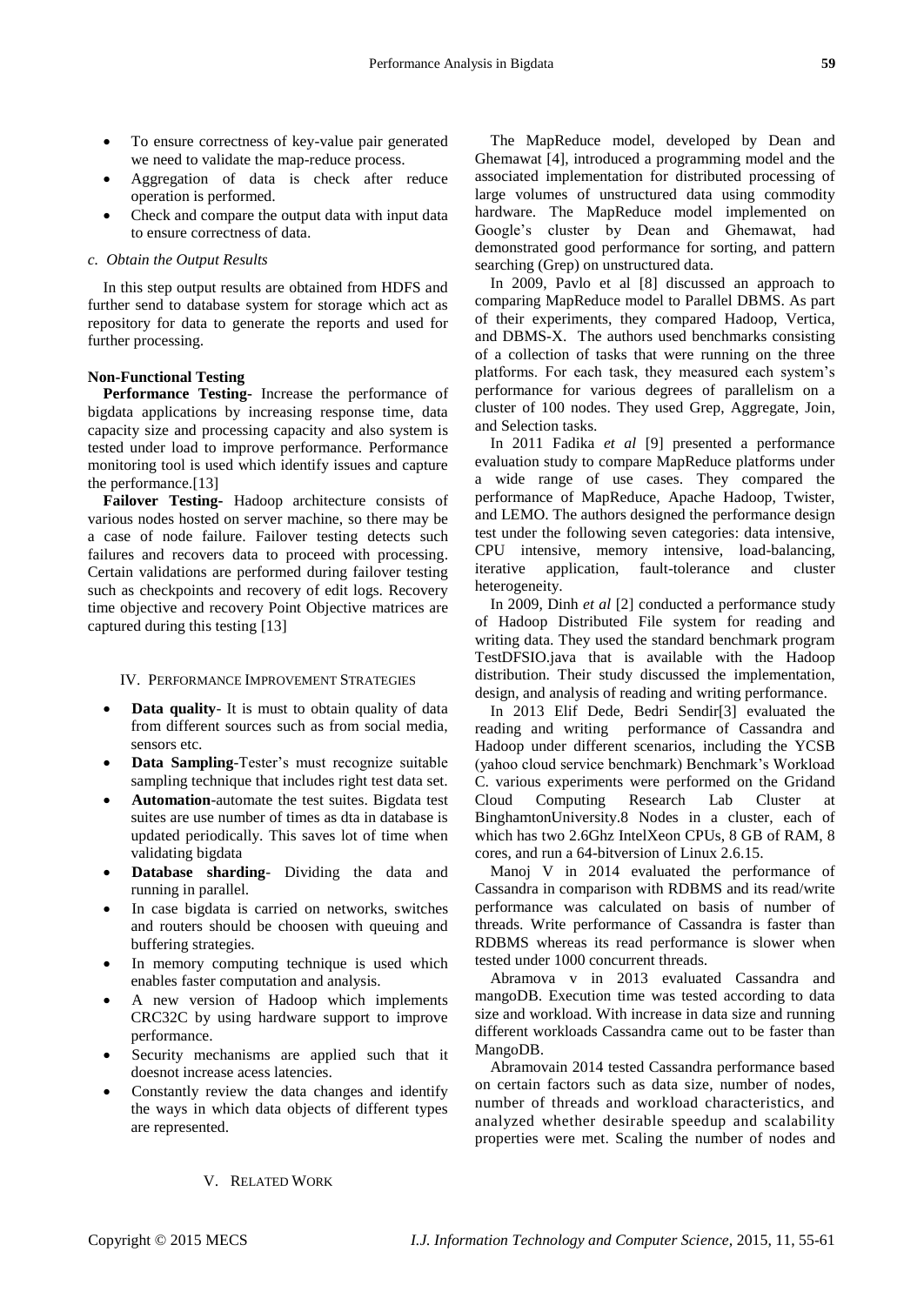datasets does not guarantee performance improvement. But Cassandra deals well with concurrent request threads and scales well with concurrent threads.

A. Gandini1 in 2013 evaluated the performance of various No-sql databases as H-Base, MangoDB and Cassandra on the basis of number of nodes, number of cores and replications. The final results were obtained in the form of throughput and latency.

# VI. CONCLUSION

We conclude that organizations have to choose the best solutions according to their needs, to solve their performance testing challenges. It is desirable to get all the possible options like testing and monitoring available under the same hood, as it will help in reducing the complications that arise when dealing with multiple alternatives to achieve a common goal. When it comes to Big Data, we can use any of the above tools to run performance and stress test directly on the database to identify and resolve any problems.

#### ACKNOWLEDGMENT

We would like to express our sincere gratitude to our advisor Dr. Pankaj Deep Kaur for the continuous support, patience, motivation, enthusiasm, and immense knowledge. Her guidance helped us in all the time of research and writing of this term paper. We could not have imagined having a better advisor than her.

#### **REFERENCES**

- [1] http://www.cmgindia.org/wpcontent/uploads/2014/01/Per formanceTestingofNoSQLApplications.pdf.
- [2] http://www.qaiglobalservices.com/conference/stc2013/PD Fs/Mustufa\_Batterywala.pdf.
- [3] Chaudhary U and Singh H Mapreduce performance evaluation through benchmarking and stress testing on multi-node Hadoop cluster. *International Journal of Computational Engineering Research (IJCER)* 4:2250- 3005, 2014.
- [4] Dean J and Ghemawat S MapReduce simplified data processing on large clusters. *Communications of the ACM* 51:107-113, 2008.
- [5] Dede E, Sendir B, Kuzlu P, Hartog J and Govindaraju M (2013) An Evaluation of Cassandra for Hadoop. In *Cloud Computing (CLOUD) 2013 IEEE Sixth International Conference* (pp. 494-501). IEEE.
- [6] Dokeroglu T, Ozal S, Bayir M A, Cinar M S and Cosar A Improving the performance of Hadoop Hive by sharing scan and computation tasks. *Journal of Cloud Computing* 3:1-11, 2014.
- [7] Jewell D, Barros R D, Diederichs S, Duijvestijn L M, Hammersley M, Hazra A, and Zolotow C *Performance and Capacity Implications for Big Data*. IBM Redbooks, 2014.
- [8] Pavlo A, Paulson E, Rasin A and Abadi D J, DeWitt D J, Madden S, and Stonebraker M A comparison of approaches to large-scale data analysis. In *Proceedings of the 2009 ACM SIGMOD International Conference on Management of data* (pp 165-178) *ACM, 2009.*
- [9] Fadika Z, Dede E, Govindaraju M, & Ramakrishnan L Benchmarking mapreduce implementations for

application usage scenarios. *In Grid Computing (GRID) 2011 12th IEEE ACM International Conference on (pp 90-97) IEEE, 2011, September*.

- [10] http://searchcloudcomputing.techtarget.com/definition/big -data-Big-Data.
- [11] http://www.cigniti.com/big-data-testing.
- [12] [http://www.bigdata-startups.com/open-source-tools/data](http://www.bigdata-startups.com/open-source-tools/data-analysis-platforms)[analysis-platforms.](http://www.bigdata-startups.com/open-source-tools/data-analysis-platforms)
- [13] Nagdive A S, Tugnayat R M & Tembhurkar M P. Overview on Performance Testing Approach in Big Data. *International Journal of Advanced Research in Computer Science*, *5*(8).
- [14] Gudipadi M, Rao S, Mohan D N &Gajja N K. Bigdata: Testing approach to overcome quality challenges in Infosys lab Briefings 11(1).
- [15] Abramova V, and Bernardino J "NoSQL databases: MongoDB vs cassandra" In Proceedings of the International C\* Conference on Computer Science and Software Engineering pp. 14-22 ACM.
- [16] http://en.wikipedia.org/wiki/big\_data.
- [17] Manoj V "Comparative Study of NoSQL Document, Column Store Databases and Evaluation of Cassandra" 2014 International Journal of Database Management Systems (IJDMS) Vol, 6.
- [18] Abramova V, Bernardino J and Furtado P "Testing Cloud Benchmark Scalability with Cassandra" In Services (SERVICES), 2014 IEEE World Congress on pp. 434-441 IEEE.
- [19] Gandini A, Gribaudo M, Knottenbelt W. J, Osman R and Piazzolla P, 'Performance evaluation of NoSQL databases" In Computer Performance Engineering, pp 16- 29.

#### **Authors' Profiles**



**Dr. Pankaj Deep Kaur** is working as an Assistant Professor in the Department of Computer Science and Engineering, Guru Nanak Dev University, RC, Jalandhar, India. She received her Bachelor's Degree in Computer Applications (2000) and Master's Degree in Information Technology (2003) from Guru Nanak Dev

University, Amritsar, India. She completed her Ph.D. in Resource Scheduling in Cloud Computing from Thapar University, Patiala (2014) and has over ten years of teaching and research experience. She has been a university position holder in her graduation studies and received Gold Medal for her excellent performance in her Post Graduation studies. She is a recipient of Junior Research Fellowship from Ministry of Human Resource and Development, Govt. of India. Her research interests include Cloud Computing and Big data.



**Amneet Kaur** is currently pursuing her post graduation from Guru Nanak Dev University Reg Campus Jalandhar. She received her Bachelor's Degree in computer science (2014) from Guru Nanak Dev Engineering College, Ludhiana.